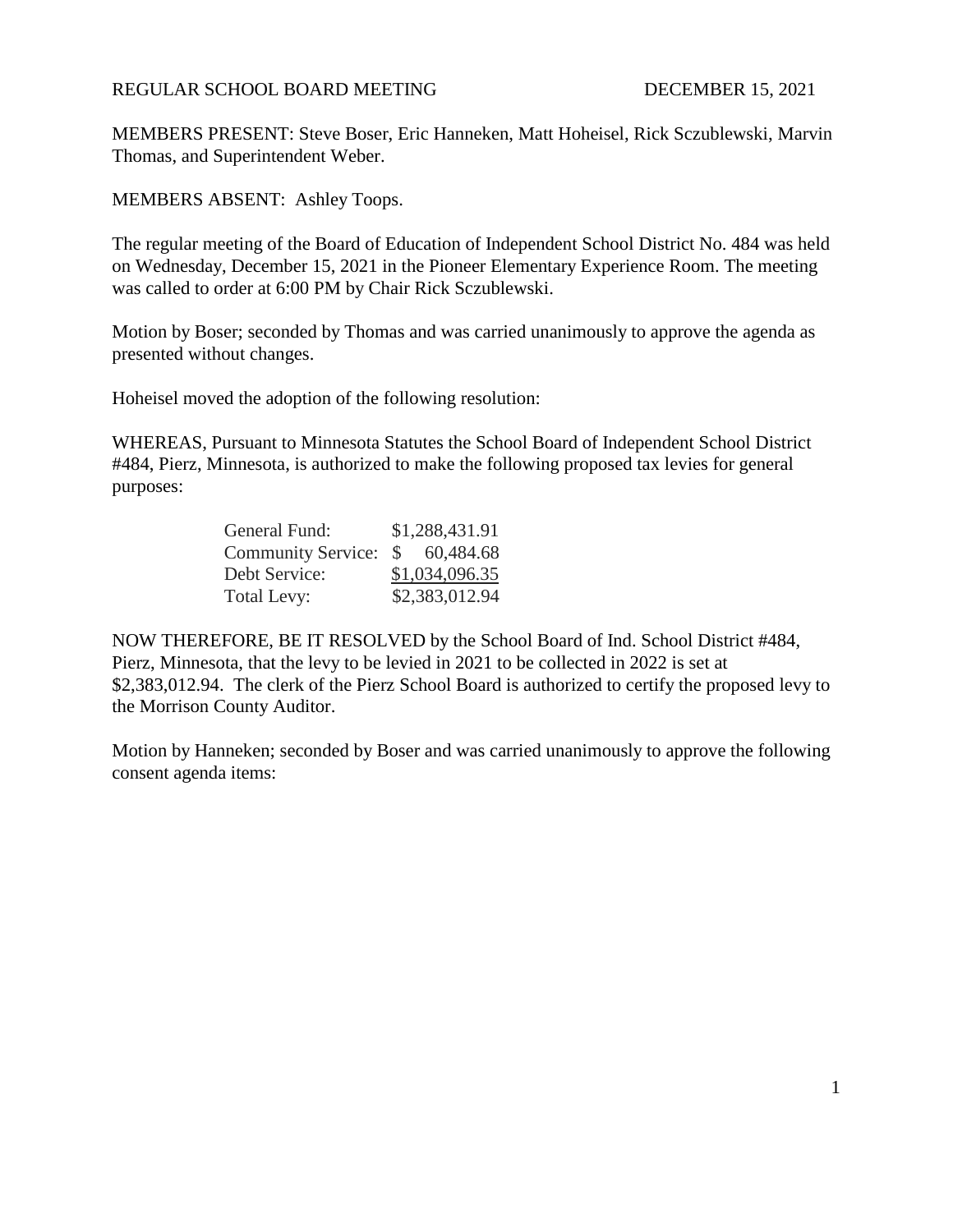| To<br>From                                                 | Amount                           |          |
|------------------------------------------------------------|----------------------------------|----------|
| Farmers & Merchants State Bank Charitable Fund Letter Club |                                  | 1,000.00 |
| Anonymous                                                  | Pioneer Media Club               | 272.00   |
| Langemo                                                    | Pioneer Media Club               | 25.00    |
| Rice Area Sportsmens Club                                  | <b>Clay Target League</b>        | 1,500.00 |
| Harding/Lastrup Snodusters                                 | Pioneer Student Council          | 1,000.00 |
| Knights of Columbus                                        | <b>Pioneer Student Council</b>   | 200.00   |
| <b>Pierz Firemens Relief Assn</b>                          | <b>Special Ed Athletics</b>      | 300.00   |
| <b>Pierz Firemens Relief Assn</b>                          | <b>Robotics</b>                  | 600.00   |
| Pierz Firemens Relief Assn                                 | <b>Pioneer Student Council</b>   | 260.00   |
| Pierz Firemens Relief Assn                                 | Volleyball                       | 200.00   |
| <b>Pierz Firemens Relief Assn</b>                          | <b>Boys Basketball</b>           | 600.00   |
| <b>Pierz Firemens Relief Assn</b>                          | Volleyball                       | 200.00   |
| <b>Pierz Firemens Relief Assn</b>                          | Wrestling                        | 600.00   |
| Pierz Firemens Relief Assn                                 | Girls Basketball                 | 600.00   |
| Harding/Lastrup Snodusters                                 | Peer Helpers                     | 1,000.00 |
| F. B. Weber Properties LLC                                 | Peer Helpers                     | 1,000.00 |
| <b>Pierz Firemens Relief Assn</b>                          | Music                            | 210.00   |
| <b>Harding Sportsmens Club</b>                             | Peer Helpers                     | 500.00   |
| <b>Harding Sportsmens Club</b>                             | Pioneer Student Council          | 500.00   |
| <b>Harding Sportsmens Club</b>                             | <b>Pioneer Student Council</b>   | 500.00   |
| <b>Pierz Lions</b>                                         | Pioneer Student Council 1,000.00 |          |
| <b>Grand Casino Mille Lacs</b>                             | <b>Pioneer Student Council</b>   | 750.00   |

## November Donations/Grants:

#### Wires:

| 11/22/2021   MSDLAF WIRE TRANSFER   \$725,000.00 |  |
|--------------------------------------------------|--|
| 12/6/2021 MSDMAX WIRE TRANSFER   \$500,000.00    |  |

# Bills:

Approve the November 19, 2021 bill batch in the amount of \$143,901.47. Approve the December 10, 2021 bill batch in the amount of \$235,215.12.

### Personnel:

Accept the retirement request of Linda Waytashek, Elementary Paraprofessional, effective February 1, 2022.

Approve the employment of Kristina Martin, Elementary Paraprofessional, beginning December 10, 2021, pending a criminal background check.